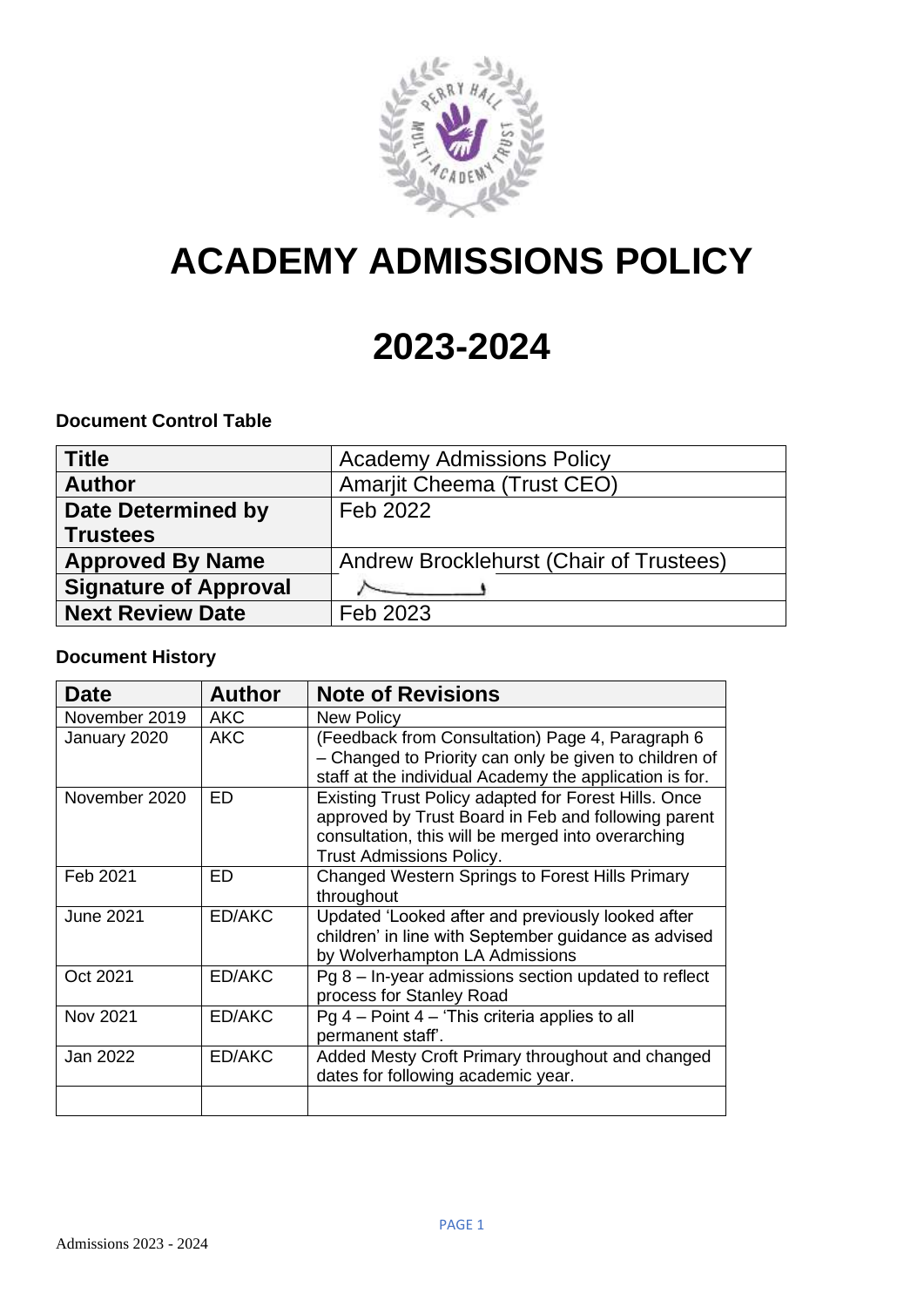Perry Hall Multi Academy Trust (PHMAT) is a Multi Academy Trust (MAT) of eight schools and the Trustees of the MAT are its admission authority. The Trustees apply the regulations on admissions fairly and equally to all those who wish to attend the school. All PHMAT schools will comply with the provisions within the Schools Admissions Code and the School Appeals Code available at <https://www.gov.uk/guidance/academy-admissions>

The Schools within the MAT are: Perry Hall Primary, Berrybrook Primary, Dunstall Hill Primary, Birds Bush Primary, Woodthorne Primary, Stanley Road Primary, Forest Hills Primary and Mesty Croft Primary.

All eight schools are inclusive, that welcome children from all backgrounds and abilities. The only restriction we place on entry is number. If the number of children applying exceeds the places available, we enforce the procedure set out below in order to determine whether a child is accepted or not. It is our wish to allow parents the right to have the place at the school of their choice. However, this is not always possible, due to the excess demand on the school places available.

The City of Wolverhampton Council (CWC) will apply the Admission arrangements on behalf of Perry Hall Multi Academy Trust

Published Admission Numbers (PAN)

For Reception 2023/24:

Perry Hall Primary School - **60**

Berrybrook Primary School - **30**

Dunstall Hill Primary School -**60**

Birds Bush Primary School - **45**

Woodthorne Primary School - **60**

Stanley Road Primary School - **60**

Forest Hills Primary School - **30**

Mesty Croft Primary School - **60**

#### **How parents can apply to be admitted to our schools**

#### **Reception Admissions**

The admissions arrangements outlined in this section apply to children starting Reception for the first time in 2023/2024. Forest Hills Primary and Bird's Bush Primary are part of the Staffordshire Local Authority co-ordinated admissions scheme. Perry Hall Primary, Berrybrook Primary, Dunstall Hill Primary and Woodthorne Primary are part of the Wolverhampton LA admissions scheme and Stanley Road are part of the scheme at Worcester LA. Mesty Croft Primary School are part of the Sandwell admissions scheme.

The closing date for admissions will be 23:59 on 15 January 2023. Allocations results will be notified on 17 April 2023 by the applicants' home Local Authority (LA).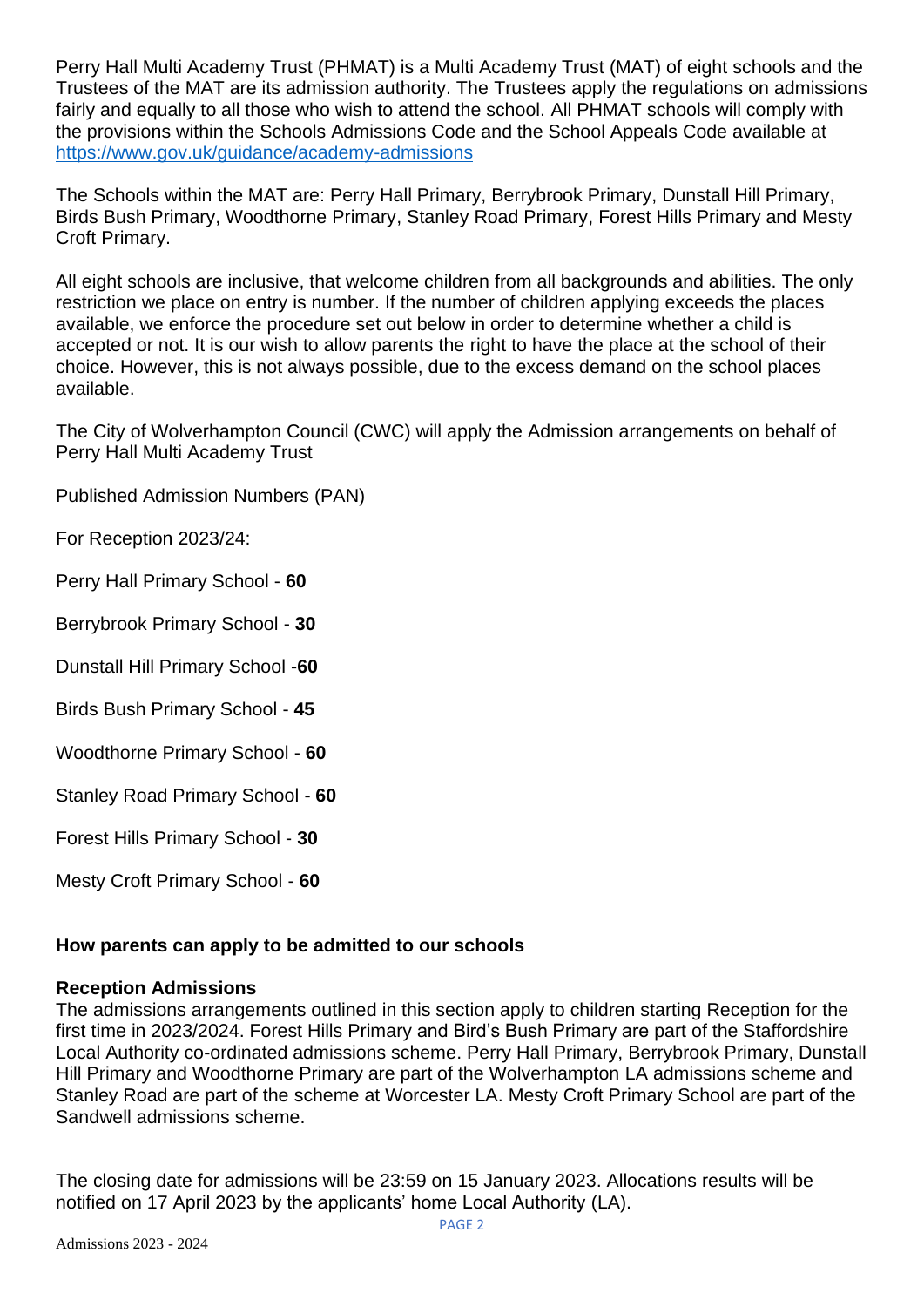All applicants must:

- 1. Complete the Common Application Form by applying online to **the Local Authority where they reside**:
- 2. In addition, applicants applying under the oversubscription criteria relating to **Children whose parent/carer is a member of staff employed at the school m**ust complete the Supplementary Information Form and return it direct to the School Admissions Team, City of Wolverhampton Council.

Parents who would like their child to be admitted to this school during the year their child is five should ensure they complete all the necessary application forms.

Admission to nursery does not mean automatic entry to the Primary school and a separate application must be made.

## **Admission Criteria for the schools in PHMAT for Reception and In-year admissions**

A child with an Educational Health and Care Plan (EHCP) which names the school will be admitted. Remaining places are allocated as detailed below.

Where there are fewer applicants than the PAN, all children will be offered a place. In the event the school is oversubscribed, the admission authority will apply the following oversubscription criteria in order of priority

1. **Children and Young People in Care and previous Children and Young People in Care** Children and young people in care are children who are in (a)in the care of the local authority, or (b) being provided with accommodation by a local authority in the exercise of the social services functions (see the definition in Section 22(1) of the Children Act 1989) at the time the application is made to school. Previously looked after children are children who were looked after, but ceased to be so because they were adopted (or became subject to a child arrangements order or special guardianship order) immediately following having been looked after and those children who appear (to the admission authority) to have been in state care outside of England and ceased to be in state care as a result of being adopted.

## 2. **Supporting evidence**

If the child is in the care of a local authority or provided with accommodation by that authority this must be indicated on the common application form and evidence (e.g. evidence of child in care from the placement authority) to support this claim must be submitted with the common application form. If the child has previously been in the care of a local authority or provided with accommodation by them and has subsequently been adopted, or is subject to a child arrangements order or special guardianship order this must be indicated on the common application form and evidence (e.g. adoption certificate/copy of court order) to support this claim must be submitted with the common application form. For children in state care outside of England who ceased to be in state care as a result of being adopted the relevant legal document(s) must be supplied.

## **2. Medical/Social**

Whether there are specific medical or social circumstances that can be met only by the child's attendance at the preferred school.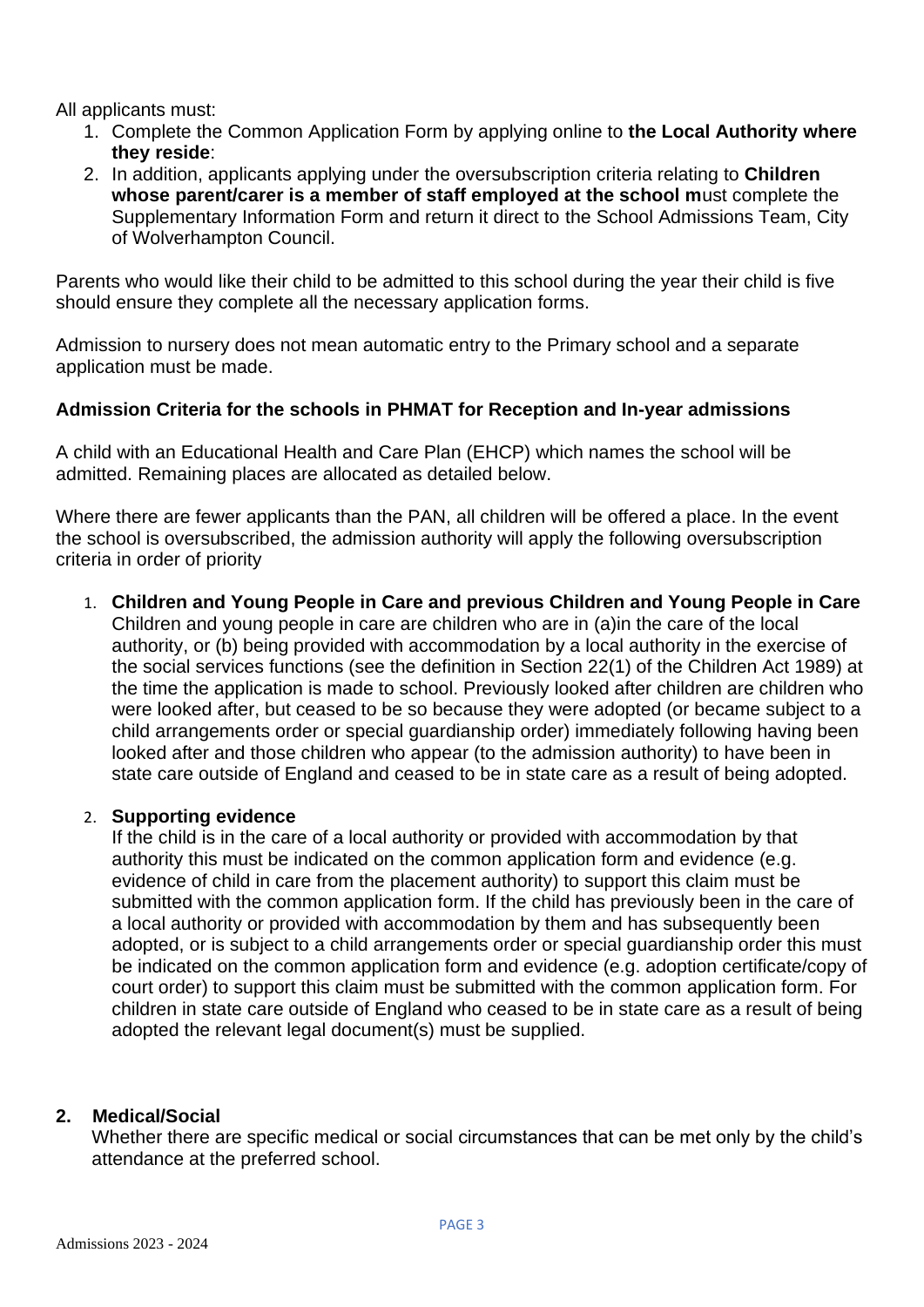## **Supporting Evidence**

If parents believe there are specific reasons, medical or social, for claiming priority for their child to attend a particular school these special factors must be indicated on the form and evidence (e.g. a letter from a registered health professional such as a doctor or a social worker) to support this claim must be submitted with the common application form. The information submitted must state clearly the effects of the condition/illness and why the preferred school is the **only** school that can meet their child's needs. This is necessary because parents would be asking the Authority to assess their child as having a stronger case than many other children, even some who live closer to the school in question than they do. The information provided will be used to priorities the request for the school. Please note that only in exceptional cases are places prioritised in respect of a child's/parent's medical/social grounds.

## **3.Children with a sibling already attending the school at the time of admission**.

For admission purposes, a sibling is a child who resides permanently at the same address as the child for whom a place is being requested, and is one of the following: -

- brother/sister
- half brother/sister (i.e. share one common parent)
- or stepbrother/sister (i.e. related by a parent's marriage)
- any other child for whom it can be demonstrated that s/he is residing permanently at the same address (e.g. under the terms of a residence order).

The sibling connection only applies where the child concerned has a sibling attending the school at the time of the application as well as at the time of admission, (i.e. for normal year of entry applications siblings are expected to be attending the same school in September 2023). A sibling connection will not be accepted if the original place was obtained by using fraudulent or false information.

**4.Children whose parent/carer is a member of staff\* employed at the school** for two or more years at the point at which the application for admission to the school is made or where the member of staff is recruited to fill a vacant post for which there is a demonstrable skill shortage evidence by completing the Supplementary Information Form (SIF).

\* Priority can only be given to children of staff at the individual Academy that the application is for.

Parents should be aware that where the SIF is completed it will not be regarded as a valid application unless the home Local Authority has also received a completed application showing an expressed preference for the school(s) concerned.

This criteria applies to all permanent staff members.

## **5.Children who live closest to our schools**

The distance from the applicant's home and school is taken in a straight line between the respective school and the child's home address. The distance is measured using the CWC software, with those living closest to the school receiving the highest priority. If there are a limited number of spaces available and we cannot distinguish between applicants using the above criteria, children who live in the same block of flats will be offered the available spaces randomly selected by drawing lots.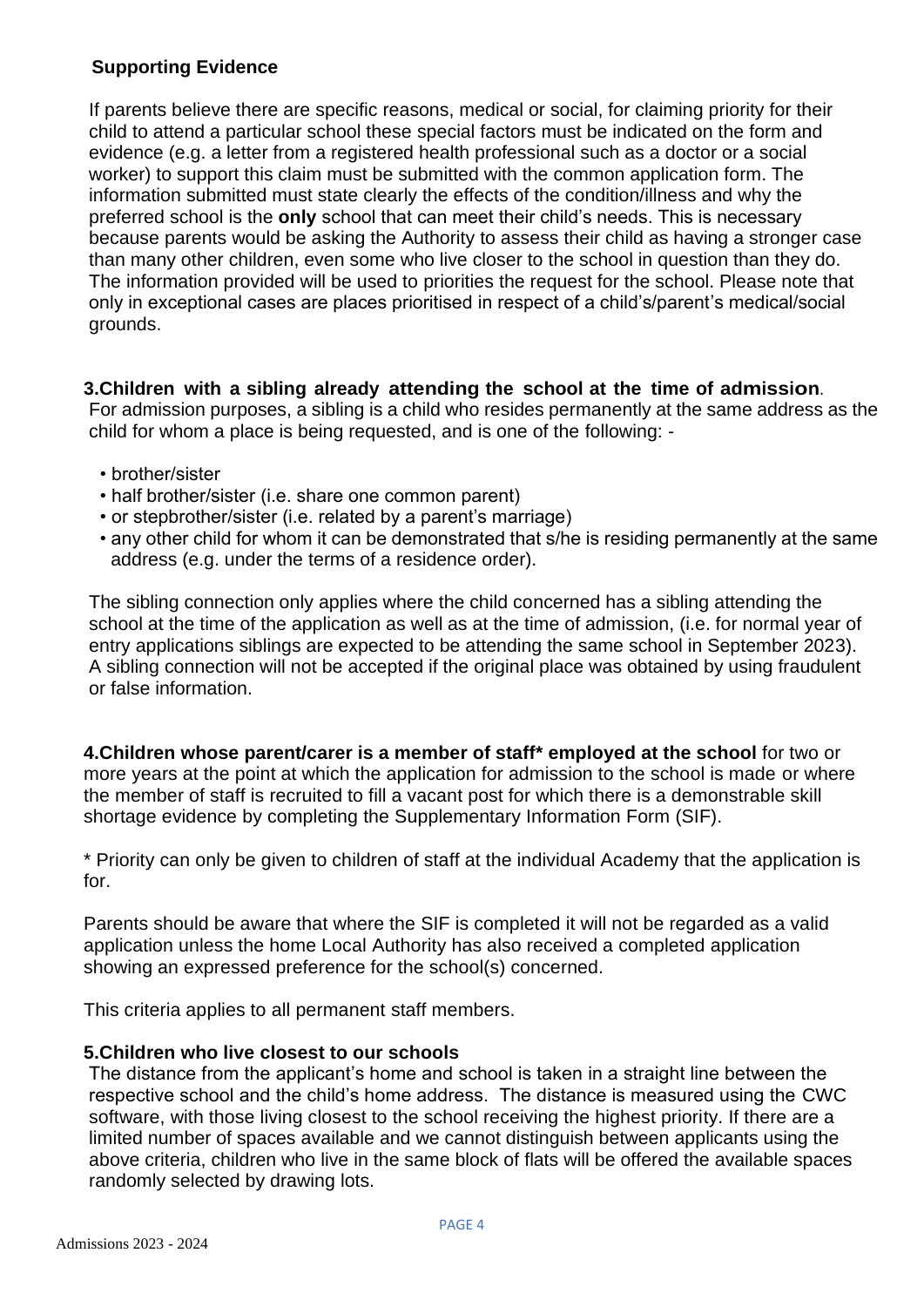## **Home Address**

Parents are asked to provide their child's home address, i.e. the usual place of residence on weekdays and nights. Please note that childminder's addresses will not be accepted. This applies to both formal childminders and relatives and friends acting in a childminding capacity.

The home address of a pupil is considered to be the permanent residence of a child in a residential property when the place is offered. The address must be the child's only or main residence and is either:

- Owned by the child's parent(s), carer(s) or guardian(s)
- Leased to or rented by the child's parent(s), carer(s) or guardian(s) under lease or written rental agreement.

Documentary evidence of ownership or rental agreement may be required together with proof of actual permanent residence at the property concerned.

#### **Acceptable proof of address includes:**

- A copy of a council tax bill;
- A copy of a recent utility bill (gas, electric, dated within the last six months);

• A solicitor's letter stating that contracts have been exchanged and specifying a completion date;

• A copy of your Child Tax Credit or Working Tax Credit award letter (if you receive either of these benefits);

• A signed and dated tenancy agreement.

Where parents have shared responsibility for the child and the child lives with both parents for part of the week then the main residence will be determined as the address where the child lives for the majority of the school week. If the child equally shares living with both parents, the parents must inform the City of Wolverhampton Council (and the home Local Authority if this is not the same) which address should be used for admission purposes and which parent will make the application. Parents will be requested to supply documentary evidence to support the address used for the application.

In the event that the family moves between the application and date of allocation, it is the parent's responsibility to inform the City of Wolverhampton Council School Admissions Team (and the home Local Authority if this is not the same) as soon as possible of these circumstances.

#### **Additional Arrangements and Information**

#### **Applications for children to be admitted outside their normal age group**

Parents who wish for their child to be considered for admission to a class outside of their normal age group must make an application for the normal age group in the first instance by 15 January 2023.

This will include Parents of a "summer born child" that may choose not to send that child to school until the September following their fifth birthday and may request that they are admitted out of their normal age group – to reception rather than year 1. Any parent wishing to make such a request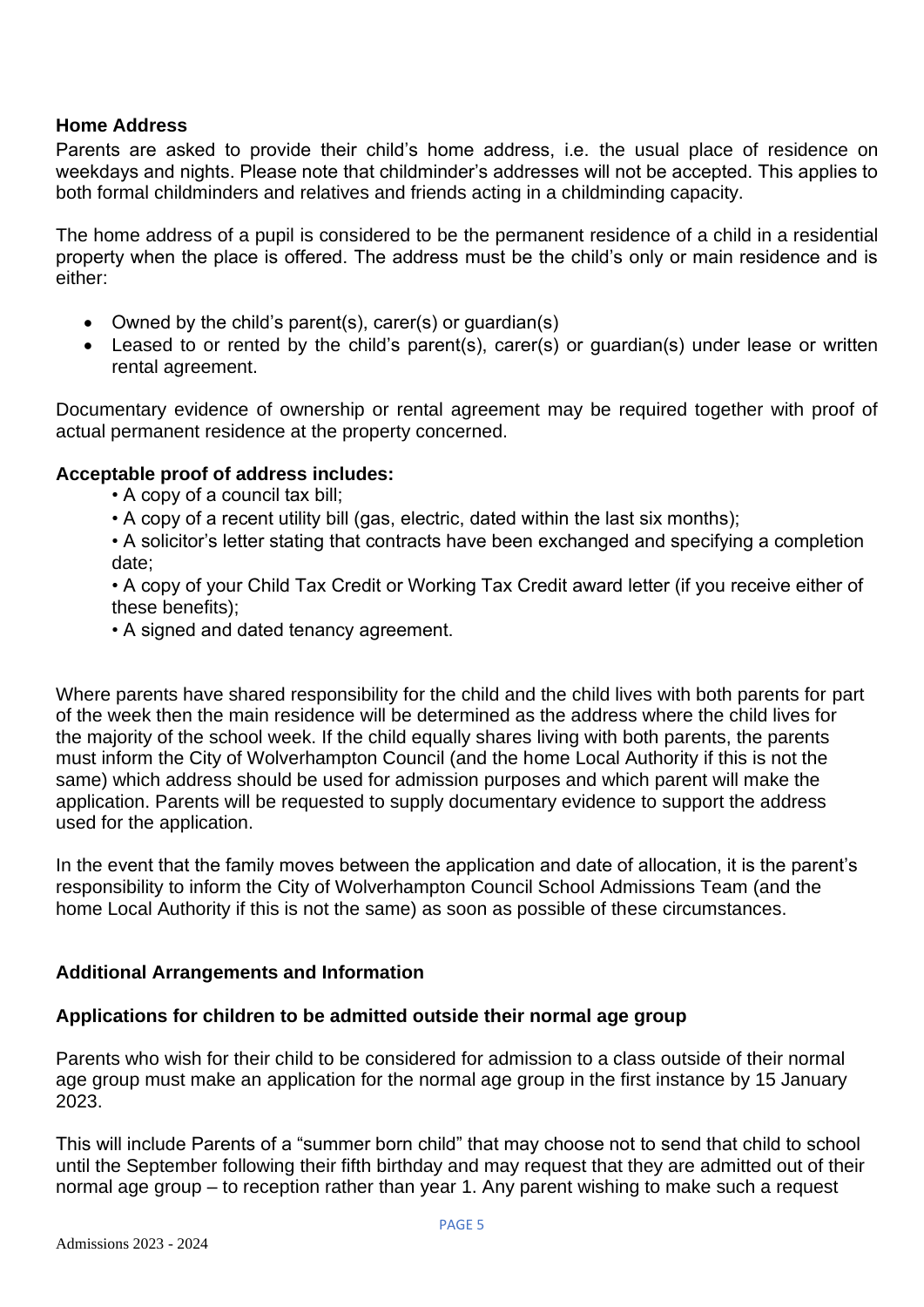must put the request in writing to the Admissions and Appeals section at CWC no later than 15 January 2023.

This request should be in the form of a written letter of application outlining the reasons why they wish for their child to be admitted into a class outside of their normal age group and enclosing any supportive evidence and documentation that they wish to be taken into account as part of that request.

Requests will be considered on an individual basis and decisions will be reached by taking account of the parent's views; information about the child's academic, social and emotional development; where relevant, their medical history and the views of a medical professional; whether they have previously been educated out of their normal age group; and whether they may naturally have fallen into a lower age group if it were not for being born prematurely. The view of the head teacher of the school concerned will also be sought as part of the decision-making process.

If the request is agreed and the year group for which the parents have requested a place is for a future year group, i.e. Reception in September 2024, then the original application is withdrawn and the parents must submit a fresh application for Reception 2024 when applications open in the autumn term of 2023. Please note that parents only have the right to re-apply for a place. Where the decision is to agree the request for an application in Reception the following year, that application is considered alongside all other applications received and parents will be advised of the outcome of that application on national offer day. No place is reserved or held for the child in advance.

Before any application is submitted it is strongly recommended that parents/carers also read the DFE guidance which can be found at: <https://www.gov.uk/government/publications/summer-born-children-school-admission>

## **Deferred Entry**

A child's parents may defer the date at which their child, below compulsory school age, is admitted to the school, until later in the school year but not beyond the point at which they reach compulsory school age and not beyond the first day of the summer term 2023. A child may take up a part-time place until later in the school year, but not beyond the point at which the child reached compulsory school age. Upon receipt of the offer of a place a parent should notify the school, as soon as possible, that they wish to either defer their child's entry to the school or take up a parttime place.

## **Late Applications**

Applications received after the closing date will be treated as late.

Applications received after the closing date and before the final date for late submissions (11 February) with approved written evidence will only be incorporated into the initial allocation process if the late submission is for a valid reason or parents can demonstrate a material change of circumstances (see below).

When submitting late applications parents must give reasons in writing and supporting documentary evidence for the late submission. The appropriate admission authority will give consideration to the reasons, following which the application will be: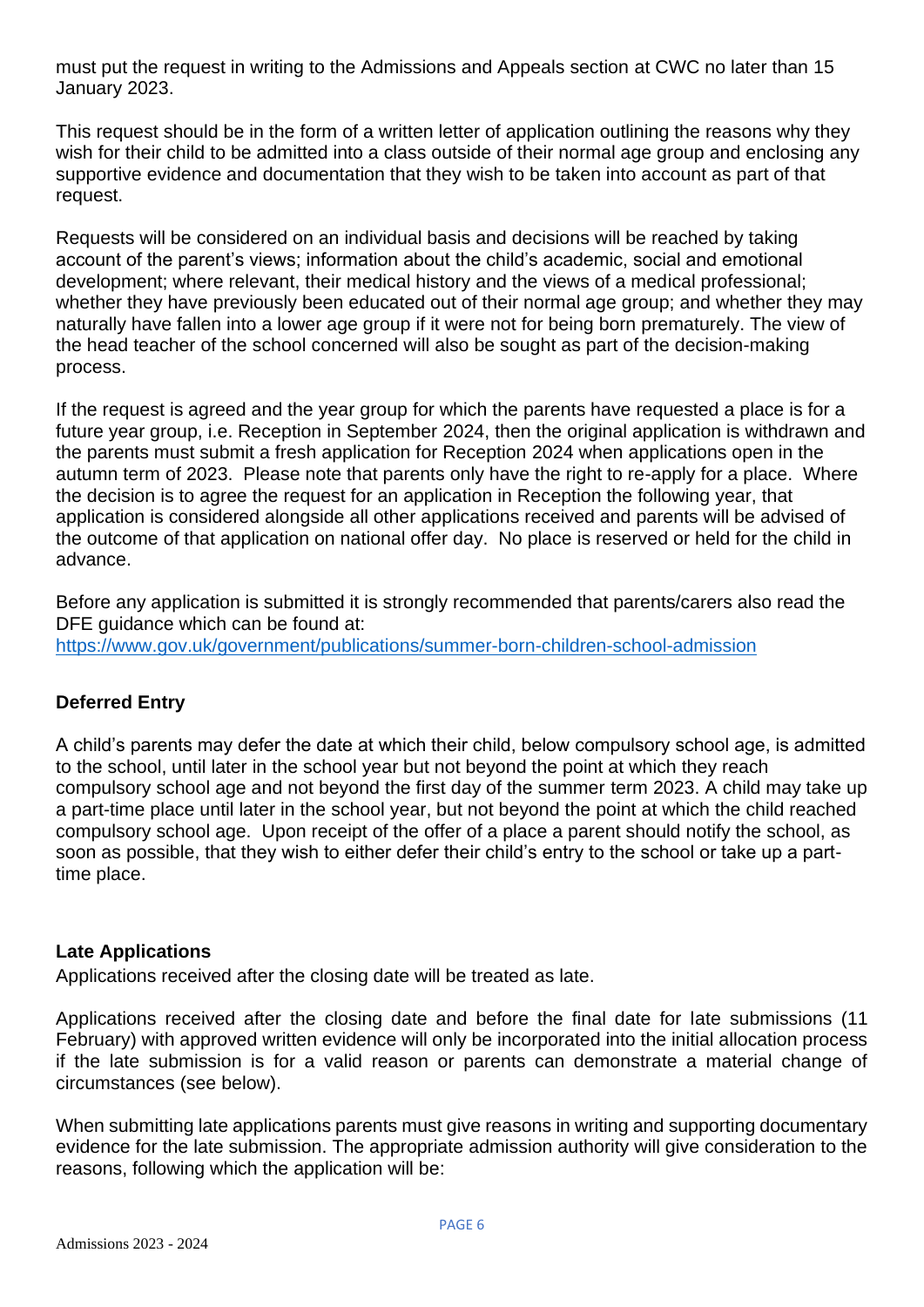- Either 1) incorporated into the initial allocation and assessed against the over-subscription criteria for the school(s) concerned
- Or 2) considered only after all other applications.

Applications without written reasons for the late application or received after the final date for late submissions will only be considered after all other applications and the notification may be sent shortly after the national offer day.

## **Material Changes of Circumstance**

In claiming material changes of circumstances, the applicant, at the time of application, must supply documentary evidence to confirm the changes. An example of material changes of circumstances is a house move that necessitates a change of preferences. This would need to be validated by documentary evidence such as a solicitor's letter confirming the completion of a house purchase or rent book confirming tenancy. An impending change of circumstances should not delay the submission of the preference form.

If applicants' circumstances change during the course of making the application that relate to any of the published criteria it is the applicant's responsibility to provide evidence to the City of Wolverhampton's Admissions and Appeals Team as this may affect the outcome of the application.

## **Special Educational Needs**

The admission of children with an Education and Health Care Plan (EHCP) will be agreed between the home Local Authority's SEN Statutory Assessment and Review Team, parents and school in accordance with parental preference, as far as possible, and the child's individual needs. Children an EHCP are given overall priority to the named school. This will reduce the number of places at the school, which are available for allocation in accordance with the above criteria.

## **Tie Breaker for Oversubscription**

If there are an insufficient number of places to accommodate all the children of a particular criterion, the next criterion will be used to assess the applications concerned in order to prioritise applications.

## **In Year Fair Access Protocol**

The Trustees of PHMAT are committed to taking its fair share of children who are vulnerable and/or hard to place, as set out in locally agreed protocols.

Children who are the subject of a direction by the Local Authority to admit or who are allocated to a school in accordance with the Fair Access Protocol take precedence over those on a waiting list.

## **Multiple Births**

We understand that parent/carers would like to keep twins, triples and other children of multiple births together. In the event that there is an insufficient number of places to allocate to twins, triplets, etc. all children will be allocated together.

## **Response to Allocation**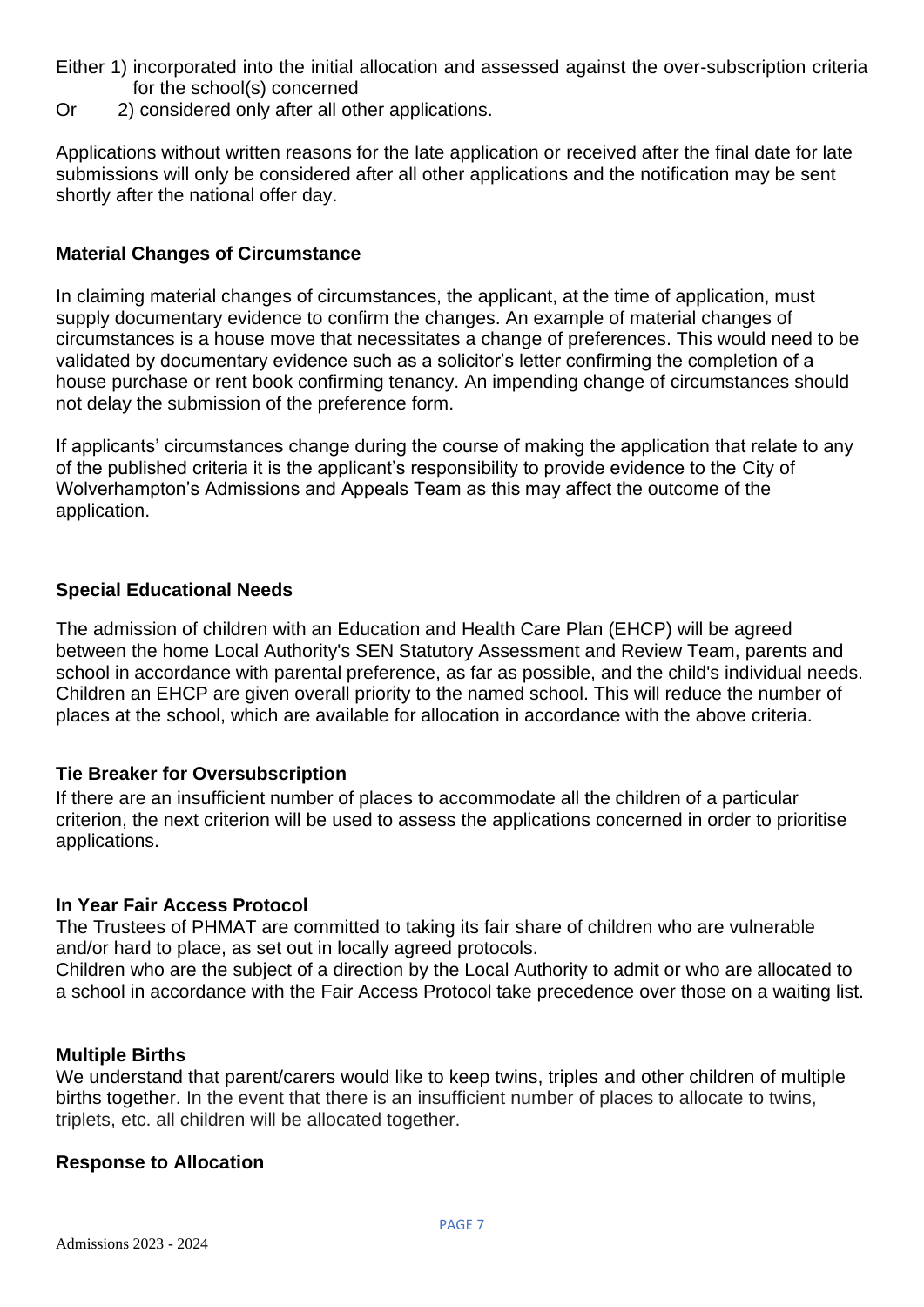Parents/Carers must respond to an allocation of a school place within 2 weeks of the notification of the availability of a school place. Response should be made to the school you have been allocated a place. In the absence of a response, the offer may be revoked and the place may be allocated to someone else

## **Waiting Lists**

If a place cannot be offered at the time of application, the child's name will be placed on a waiting list. Unless offered a higher preference school. Those on the waiting list and late applicants will be treated equally and placed on the same waiting list. Waiting lists will be held in order of the published admission criteria.

The Admitting Authority will maintain the waiting list until 31 December 2023.

Parents and carers will be asked to confirm on a termly basis their wish for their child to remain on the waiting list in order for the list to be kept up to date.

## **In-Year Admissions**

The admissions arrangements outlined in this section apply to in-year admissions for this and subsequent academic years.

An In-year admission is any entry to school other than at the normal point in Reception, for example, transferring school due to a move of house or personal reasons. With the exception of a child with an Education, Health and Care Plan (EHCP) requests for places in Reception after the normal round of admissions or request for places in other Year Groups should be made : For Stanley Road requests for places should be made to:

[https://www.worcestershire.gov.uk/info/20099/school\\_admissions/706/in-year\\_applications.](https://www.worcestershire.gov.uk/info/20099/school_admissions/706/in-year_applications) For Mesty Croft Primary, in-year applications should be made to Sandwell Metropolitan Borough Council at [Changing schools | Sandwell Council](https://www.sandwell.gov.uk/info/200303/school_admissions/2053/changing_schools)

For all other schools within in the MAT requests for places should be made to:[www.wolverhampton.gov.uk/admissions](http://www.wolverhampton.gov.uk/admissions)

All applicants must:

- 1. Complete the In Year Transfer Form:
- 2. In addition, applicants applying under oversubscribed criteria relating to **Children whose parent/carer is a member of staff employed at the school** must complete the Supplementary Information Form and return it direct to the School Admissions Team, CWC

## **Admission Appeals**

In the event that an applicant is denied a place at the school, the parent/carer will have the right to appeal to an Independent appeal panel. Information relating to this can be found at [www.wolverhampton.gov.uk/admissions](http://www.wolverhampton.gov.uk/admissions)

## **Fraudulent or Misleading Applications**

The CWC will follow up any reports they receive that allege that a fraudulent or misleading application has been made.

## **Withdrawing Offer Places**